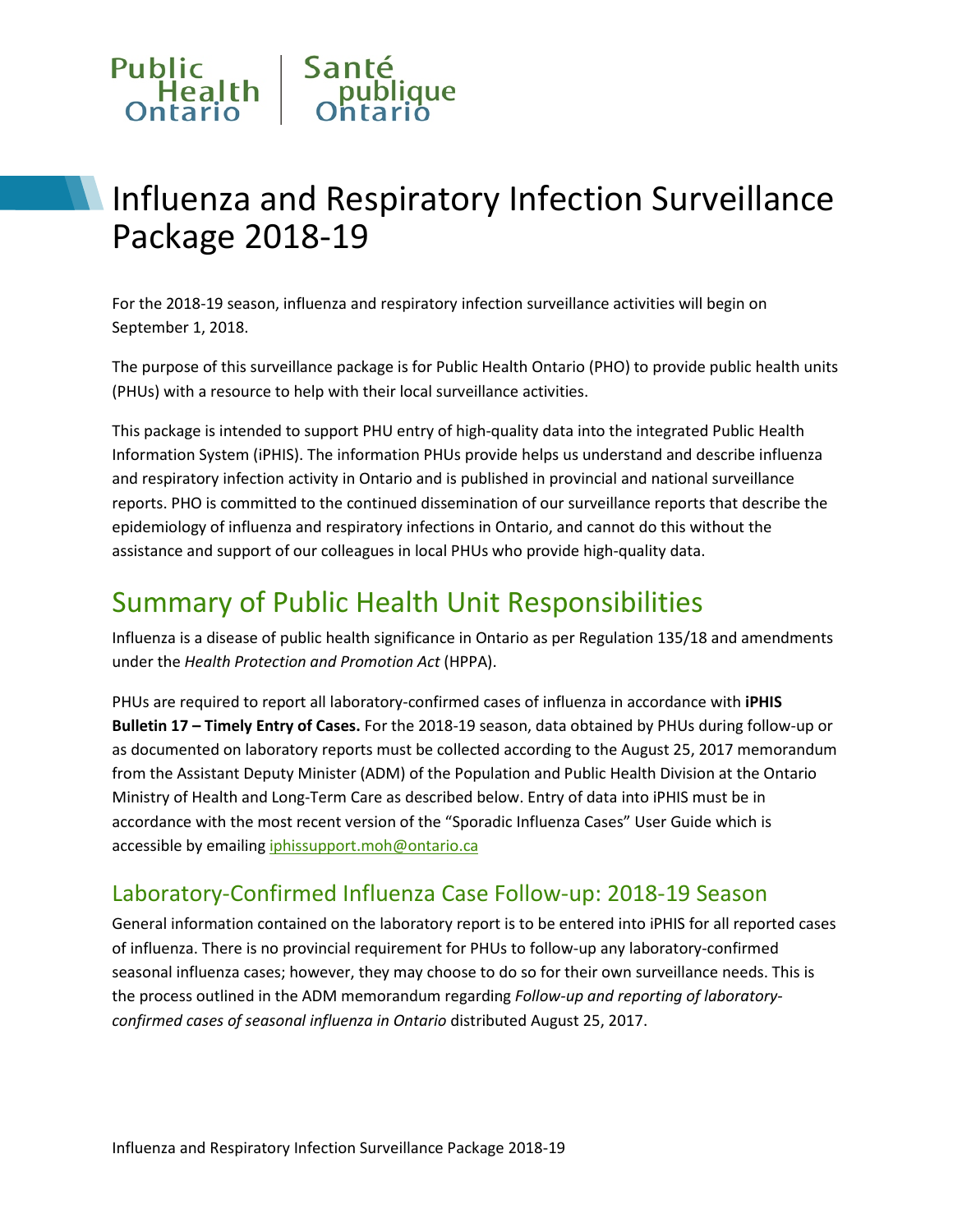# Laboratory-Confirmed Influenza Case Data Entry Process: 2018-19

### Season

For all laboratory-confirmed seasonal influenza cases, PHUs are only required to enter into iPHIS the information available from the laboratory report. Please enter the specific data elements found on the laboratory report in accordance with the "Sporadic Influenza Cases User Guide" which is accessible by emailin[g iphissupport.moh@ontario.ca.](mailto:iphissupport.moh@ontario.ca)

As per usual practice, please continue to link all laboratory-confirmed cases that are outbreakassociated to the relevant outbreak in iPHIS.

# Respiratory Infection Outbreaks in Institutions and Public Hospitals

"Respiratory infection outbreaks in institutions and public hospitals" is reportable as a disease of public health significance under the HPPA. All respiratory infection outbreaks in institutions and public hospitals **must** be entered into iPHIS within **one business day** of the PHU receiving notification of the outbreak, in accordance with **iPHIS Bulletin 17 – Timely Entry of Cases.** Definitions and other relevant information can be found in "Respiratory Infection OB in Institutions User Guide v. 1.0" accessible by emailing *iphissupoort.moh@ontario.ca*. Required fields to be reported within the first business day include but are not limited to:

- Summary case counts (as reported when outbreak is declared) by role (e.g., staff and residents)
- Outbreak description
- Laboratory-confirmed organism (if known)
- Outbreak setting type

Please note that the **summary case count by role MUST be entered in iPHIS** in order for the outbreak to be included in the Ontario Respiratory Pathogen Bulletin and for the assessment of influenza activity levels. If the entered total number of cases (as reported when the outbreak is declared) does not meet case definition for a confirmed outbreak, the outbreak will not be included.

Final reports of respiratory infection outbreaks in institutions and public hospitals must be entered into iPHIS **and the outbreak closed as soon as possible and by no later than 15 business days** after the outbreak has been declared over. **PHUs are asked to enter the "declared over" date for the outbreak as soon as possible, ideally within 1 business day of the declared over date.** Between the notification of the outbreak and it being declared over, information should be updated in iPHIS as required, such as if there are significant changes to the status of the outbreak (e.g., marked increase in the number of cases, hospitalizations or outbreak-associated deaths). New for the 2018-19 influenza season, PHO will be producing regular reports analyzing respiratory infection outbreaks in institutions and public hospitals by severity indicators, which will rely on timely entry of outbreak data in iPHIS.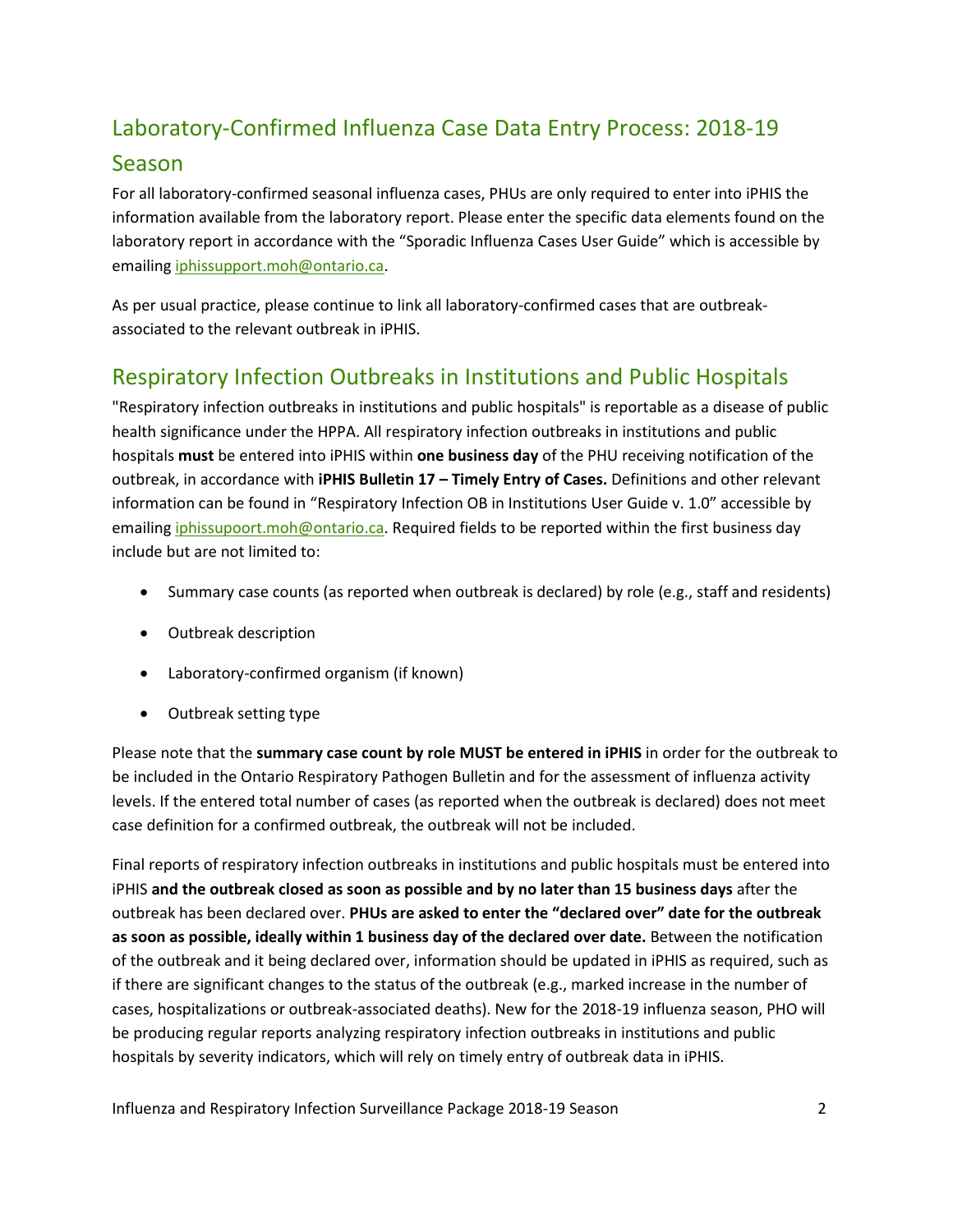# Reporting Requirements

- PHUs are requested to immediately contac[t cd@oahpp.ca](mailto:cd@oahpp.ca) when you have been notified of the first laboratory-confirmed influenza case **and** the first confirmed influenza outbreak in an institution or public hospital in your jurisdiction for the 2018-19 respiratory virus season.
- **PHUs are also requested to report weekly influenza activity levels year round** by sending a completed Appendix C form to PHO via email: [cd@oahpp.ca.](mailto:cd@oahpp.ca) The deadline for reporting is 4:00 PM **each Tuesday** to ensure your PHU's activity level is included in the Ontario Respiratory Pathogen Bulletin and Ontario Influenza Activity Map.

**Important Note:** We request that you take time to review the attached Appendix C form and ensure that the 2018-19 version is used when reporting the weekly influenza activity level for your PHU. **Influenza activity levels reported using the Appendix C form should correspond to the case and outbreak information reported in iPHIS** (see Appendix B).

If you have any questions about how to fill out the form prior to submission, please contact [cd@oahpp.ca.](mailto:cd@oahpp.ca)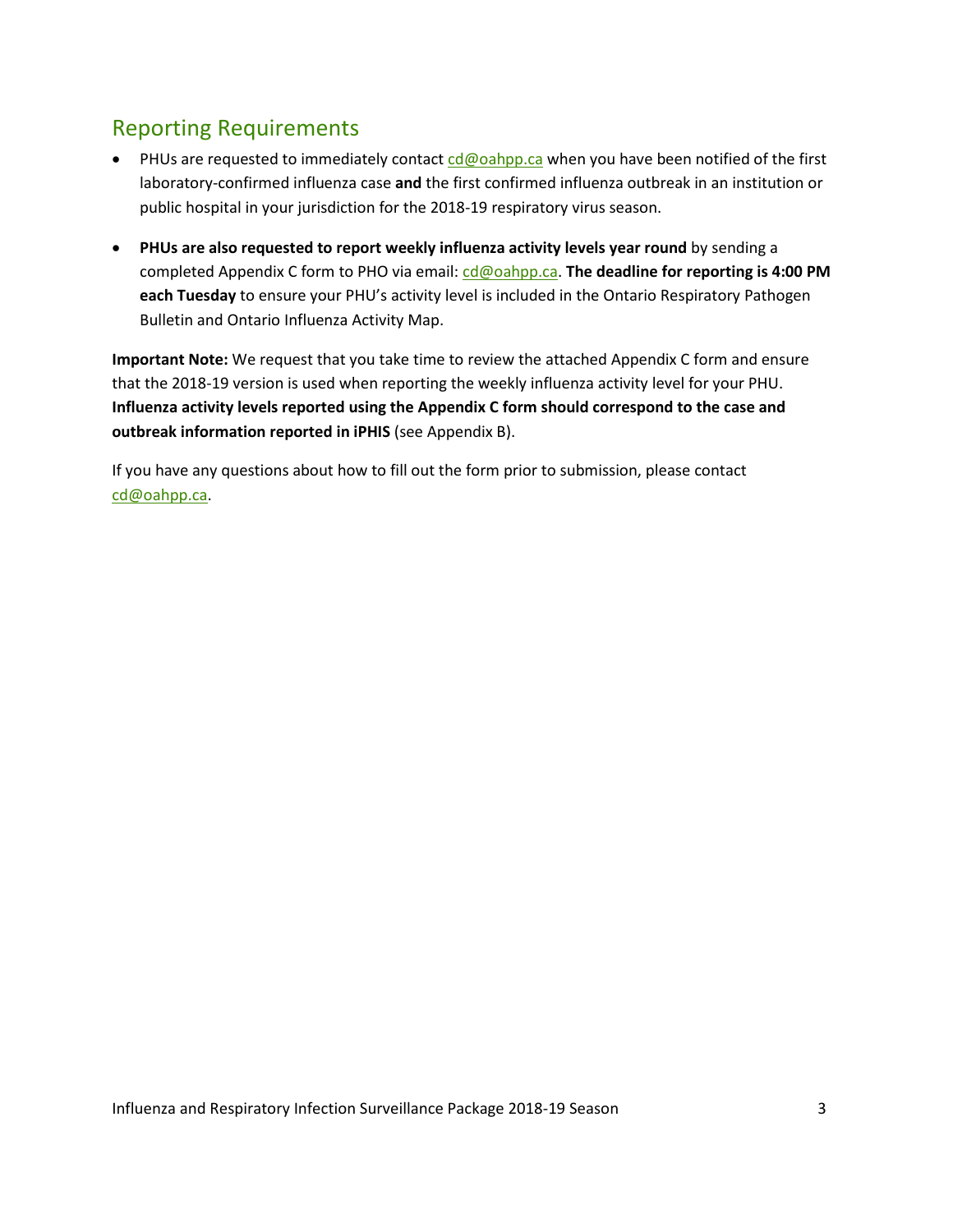# Goal and Objectives

## Ontario Respiratory Virus Surveillance Program **GOAL:**

To promote early detection and provide timely, comprehensive information regarding respiratory infections in Ontario, including influenza, in order to guide prevention and control efforts.

#### **OBJECTIVES:**

- 1. To raise awareness of influenza and respiratory virus activity and support the implementation of appropriate prevention and control measures, accurate and timely information is collected that will:
	- a. Allow the onset, duration, conclusion, geographic patterns, severity and progression of seasonal respiratory virus activity, especially influenza, to be determined;
	- b. Detect unusual events (e.g., new respiratory pathogens, unusual outcomes or syndromes, unusual severity or distribution, and new influenza strains including epizootic strains, antigenic drift/shift);
	- c. Identify dominant circulating respiratory viruses;
	- d. Identify influenza types and subtypes to enable comparisons between circulating influenza strains and strains included in and/or recommended for the current season's influenza vaccine;
	- e. Estimate influenza and influenza-like illness (ILI) indicators such as attack rates, emergency department visits, hospitalization rates, and case fatality rates;
	- f. Identify high-risk groups for influenza illness and complications; and
	- g. Allow comparisons with national and international respiratory virus activity.
- 2. To share accurate and timely surveillance information with public health partners at the local, provincial, national and international levels in order to:
	- a. Anticipate and guide prevention, response, and control efforts;
	- b. Evaluate treatment, prophylaxis and control measures in the management and termination of outbreaks; and
	- c. Guide and inform timely research.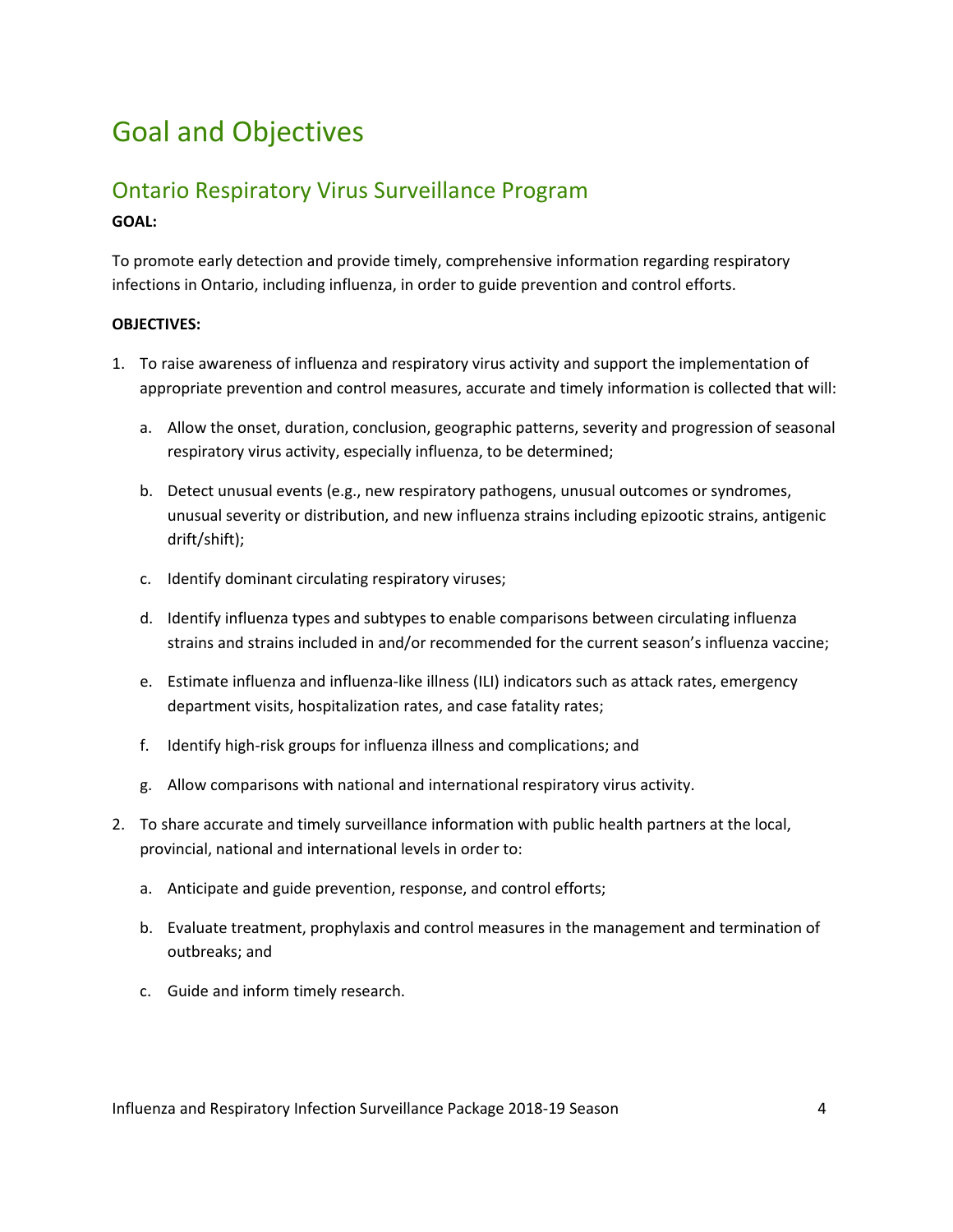# Dissemination Strategy for Surveillance Reports

As part of the Ontario Influenza and Respiratory Infection Surveillance Program, PHO produces surveillance reports that are routinely distributed for the purpose of informing health care providers and public health partners at the local, provincial, and federal levels and contribute to national and global surveillance. The surveillance reports include:

# Ontario Respiratory Pathogen Bulletin

Information reported by PHUs and PHAC are collated, analyzed and published weekly in th[e Ontario](http://www.publichealthontario.ca/en/ServicesAndTools/SurveillanceServices/Pages/Ontario-Respiratory-Virus-Bulletin.aspx)  [Respiratory Pathogen Bulletin](http://www.publichealthontario.ca/en/ServicesAndTools/SurveillanceServices/Pages/Ontario-Respiratory-Virus-Bulletin.aspx) (ORPB) by PHO. Bulletins from the 2011–2012 season and onwards are available on PHO'[s website.](https://secure.publichealthontario.ca/en/DataAndAnalytics/Pages/Archives-Bulletins-Maps.aspx)

Components of the ORPB are available in an interactive format on th[e ORPB page](https://secure.publichealthontario.ca/en/ServicesAndTools/SurveillanceServices/Pages/Ontario-Respiratory-Virus-Bulletin.aspx) of PHO's website.

In addition, for the 2018-19 season PHO will be producing regular reports analyzing institutional outbreaks by severity indicators.

## Laboratory-Based Respiratory Pathogen Surveillance Report

The [Laboratory-Based Respiratory Pathogen Surveillance Report](http://www.publichealthontario.ca/en/ServicesAndTools/LaboratoryServices/Pages/PHO-Laboratories-surveillance-updates.aspx) is available on PHO's website. This report is based on laboratory test results conducted by the Public Health Ontario Laboratories.

Information from the Laboratory–Based Respiratory Pathogen Surveillance Report is incorporated into the Ontario Respiratory Pathogen Bulletin on a weekly basis when the Bulletin switches to weekly publication of the full bulletin (i.e. November to April).

# Internet Access to Surveillance Package Materials:

The following surveillance package materials are available online. Click the hyperlink to go to the Ontario [Respiratory Pathogen Bulletin site.](http://www.publichealthontario.ca/en/ServicesAndTools/SurveillanceServices/Pages/Ontario-Respiratory-Virus-Bulletin.aspx) Scroll to the bottom of the page.

**Materials available under the Provincial surveillance reporting section are as follows:**

- Ontario Influenza and Respiratory Infection Surveillance Package 2018-19
- Appendix C: Ontario Influenza Activity Report
- 2018-19 Surveillance Weeks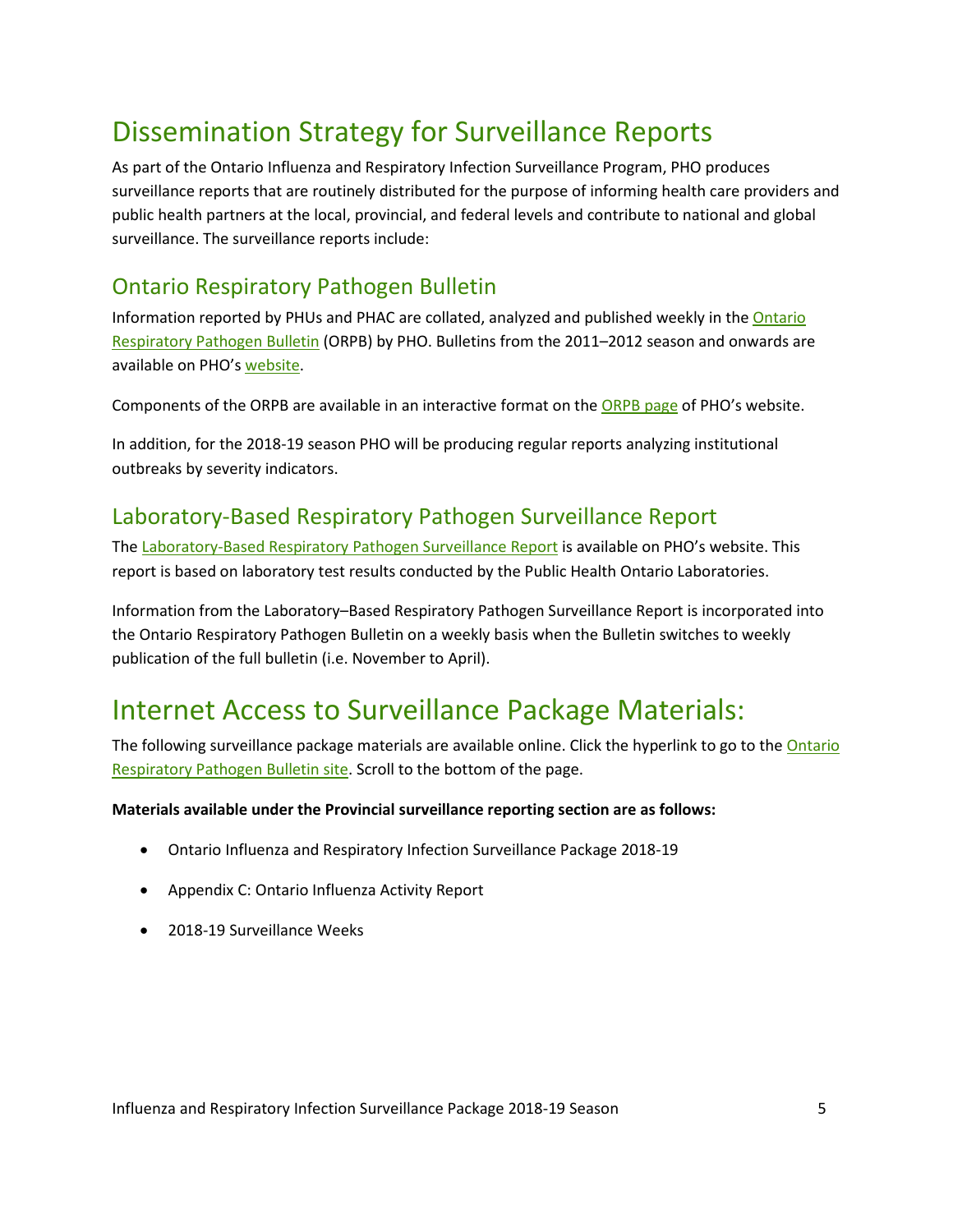# Appendix A: Program Components

For the 2018–19 influenza and respiratory infection season, surveillance will consist of the following four main components of which the first three are provided by PHUs:

#### **1. Influenza activity reporting (Appendix C)**

Influenza activity in the PHU's surveillance area should be assessed by the Medical Officer of Health (MOH), or designate in consultation with the MOH, and reported as one of four activity levels described in Appendix C. For the purposes of activity level reporting, a surveillance week runs from Sunday to Saturday. When assessing influenza activity based on laboratory-confirmed cases, please use the date the report was received at the PHU to determine if the case occurred in the current surveillance week. When assessing influenza activity based on influenza outbreak data, please use the date the outbreak was declared and the declared over date (if applicable) to assess if the outbreak remains ongoing during the current surveillance week. Additional information on influenza activity reporting is provided in Appendix B.

PHO runs a weekly report from iPHIS to validate PHU influenza activity level assessments as part of an ongoing data quality initiative for influenza. When differences in the activity levels are observed, it is most often because one or more of the following have not been entered into iPHIS: sporadically occurring cases, outbreaks in institutions, the number of initially-reported and final outbreak-associated cases (i.e., under summary counts by role), or if the outbreak is over but either the "declared over" date has not been entered or the outbreak status was not "closed" within 15 business days.

#### **2. Integrated Public Health Information System (iPHIS) reporting of laboratory-confirmed influenza cases**

Case records for both sporadic and outbreak-associated cases of laboratory-confirmed influenza must be individually entered in iPHIS based on information provided on the laboratory report. Please note that laboratory-confirmed cases of influenza associated with an outbreak in an institution or public hospital must also be linked to that outbreak. In addition, an aggregate count of all outbreak-related cases must be entered in the outbreak summary section of iPHIS as per the "Respiratory infection outbreaks in institutions and public hospitals" section below.

#### **3. iPHIS reporting of "Respiratory infection outbreaks in institutions and public hospitals"**

The reporting of respiratory infection outbreaks, many of which may be caused by pathogens other than influenza, is a legal reporting requirement under the HPPA. PHUs must report, via iPHIS, on respiratory infection outbreaks in institutions and public hospitals including but not limited to: certain long-term care homes including nursing homes, homes for the aged and facilities operating under the former *Developmental Services Act.* Please note that psychiatric facilities as defined under the *Mental Health Act* are considered institutions under the HPPA. A complete list of institutions can be found under section 21 (1) of the HPPA.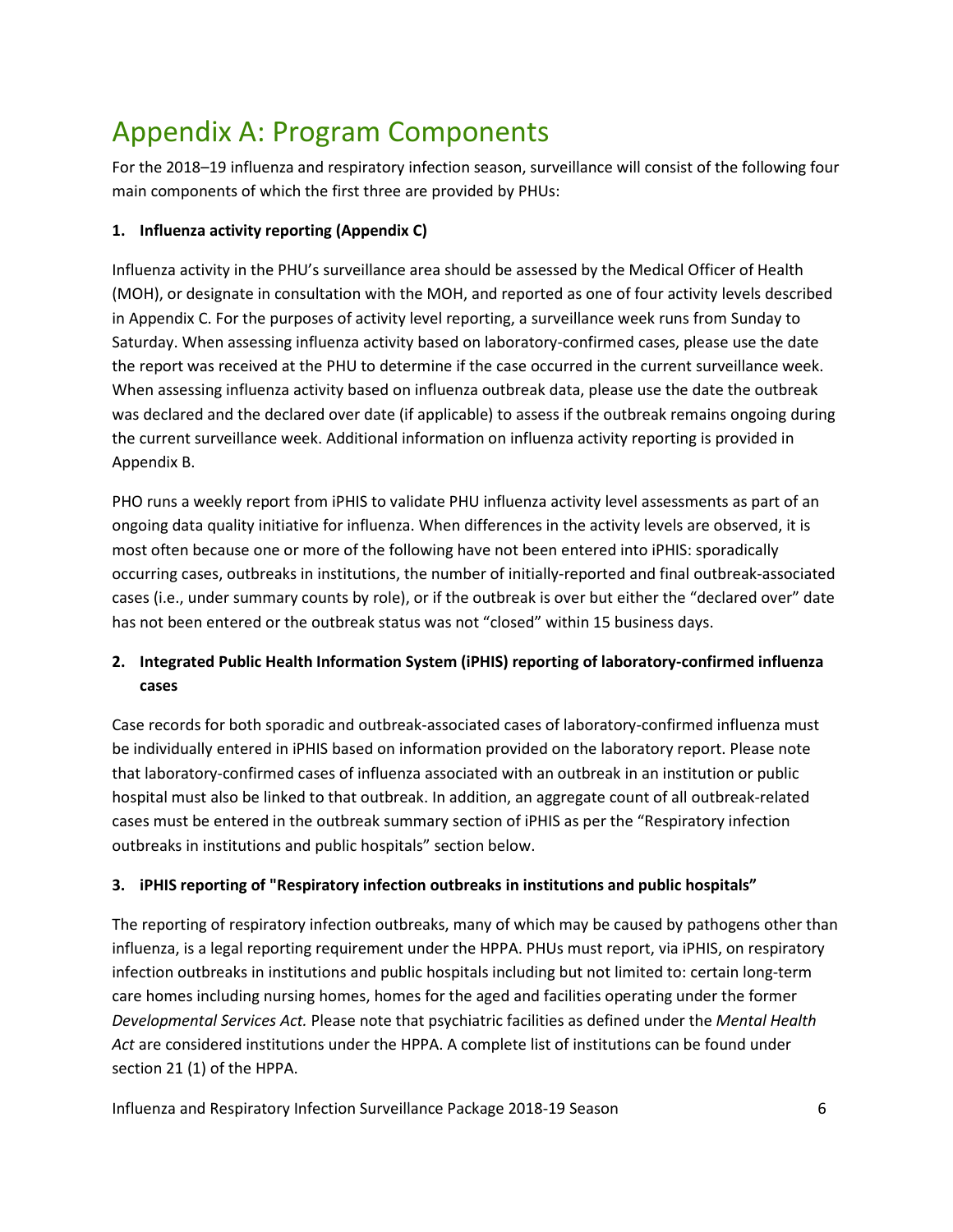While reporting by retirement homes is not expressly required under the HPPA, PHUs often do consider retirement homes to fall under the definition of an institution, as "any other place of a similar nature" under the HPPA section 21(1). Under the *Retirement Homes Act* regulation 166/11, retirement homes are required to have an infection prevention and control program which includes developing a written surveillance protocol and reporting outbreaks to the local MOH or designate. Influenza outbreaks in retirement homes can be considered as outbreaks when determining influenza activity levels by PHUs. Reporting of respiratory infection outbreaks by schools is not required; however, some PHUs use reports by schools to assist in determining influenza activity in their jurisdiction. School-based influenza outbreaks can be used when determining influenza activity levels by PHUs, however, if influenza outbreaks in schools have been used to determine the activity level, **please note this information in the comments section of the Appendix C form.** (See Q7 of Appendix C Reporting: Questions and Answers)

**Where reporting is required, preliminary reports of respiratory infection outbreaks in institutions and public hospitals must be entered within one business day of notification.** All outbreak-associated influenza cases (i.e., both laboratory-confirmed and epi-linked) linked to an institution **must be entered into iPHIS using the 'CASES' field in iPHIS**, which can be located via this path: *Outbreak Description > Summary > Counts > Outbreak Numerator Counts > CASES (see iPHIS screen shot below).* The term aggregate case count refers to the total number of cases entered for both 'RESIDENTS' and 'STAFF' (see red box highlighted below). The aggregate case count in iPHIS reports are extracted from this field, and are not based on epi-curve data or laboratory-confirmed cases that are linked to the outbreak.

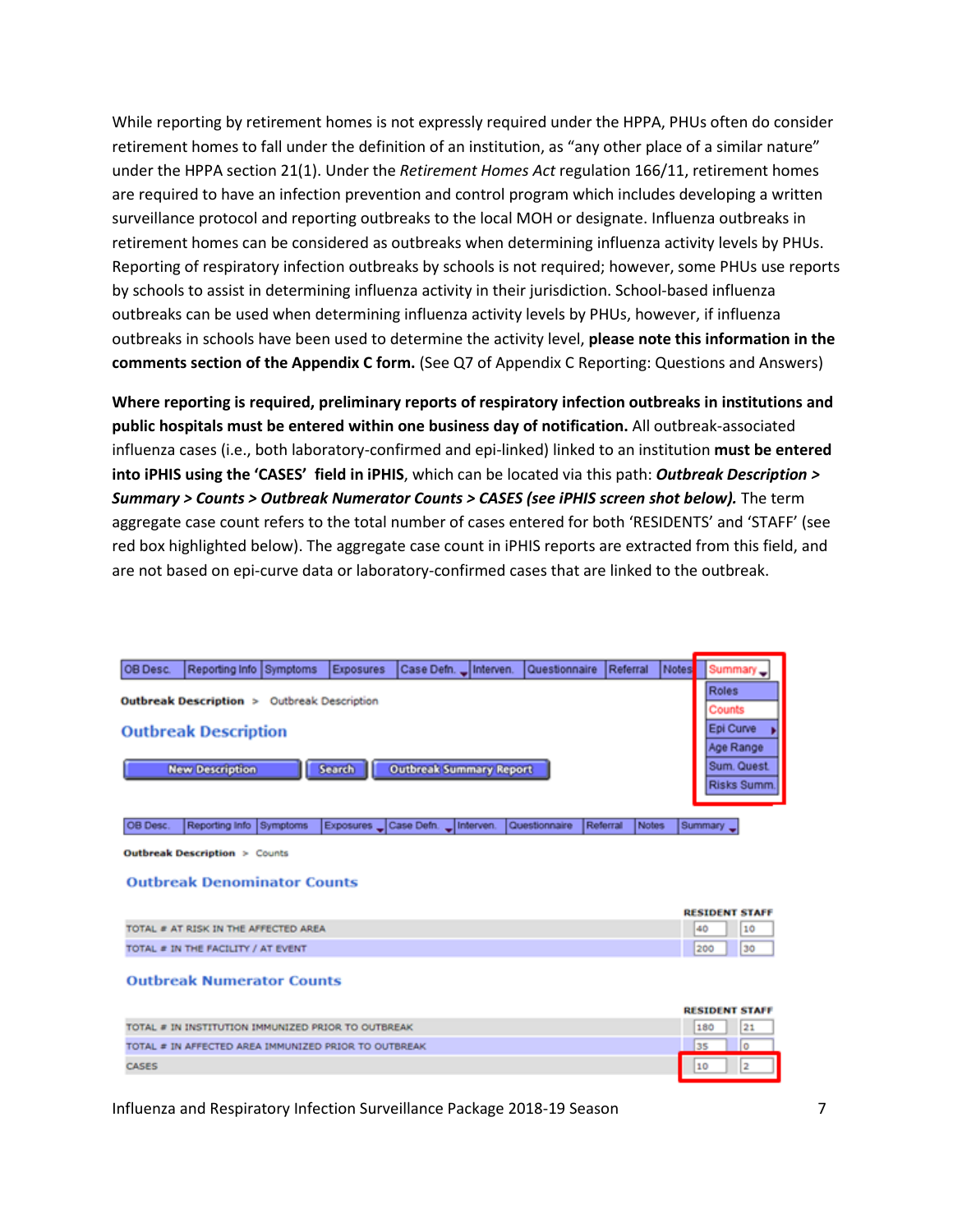The final report of a respiratory infection outbreak in an institution or public hospital must be entered into iPHIS by no later than 15 business days after the outbreak has been declared over. However, **please ensure the "declared over date" is entered as soon as possible, ideally within 1 business day of the declared over date for the outbreak.** The **Date Outbreak Declared Over** for an influenza outbreak in institutions or public hospitals is a key component in the influenza activity level assessment.

Between the notification of the outbreak and it being declared over, information on outbreaks should be updated when there are significant changes to the status of the outbreak (e.g., the causative organism has been identified, there have been deaths or hospitalizations attributed to the outbreak, or high attack rates are noted). This will enable accurate and timely analysis of surveillance data and estimates of the level and severity of influenza-like illness (ILI) activity in the province as the influenza and respiratory infection season progresses.

#### **4. Laboratory surveillance conducted by the Public Health Agency of Canada (PHAC)**

Sixteen Ontario laboratories participate in national respiratory virus surveillance providing laboratory results to both the appropriate PHU and PHAC. Further strain characterization of influenza isolates (approximately 5-10% of positive influenza isolates, primarily at the beginning and end of the season) and other laboratory testing (e.g., antiviral resistance testing) for influenza are done at PHAC's National Microbiology Laboratory (NML) in Winnipeg.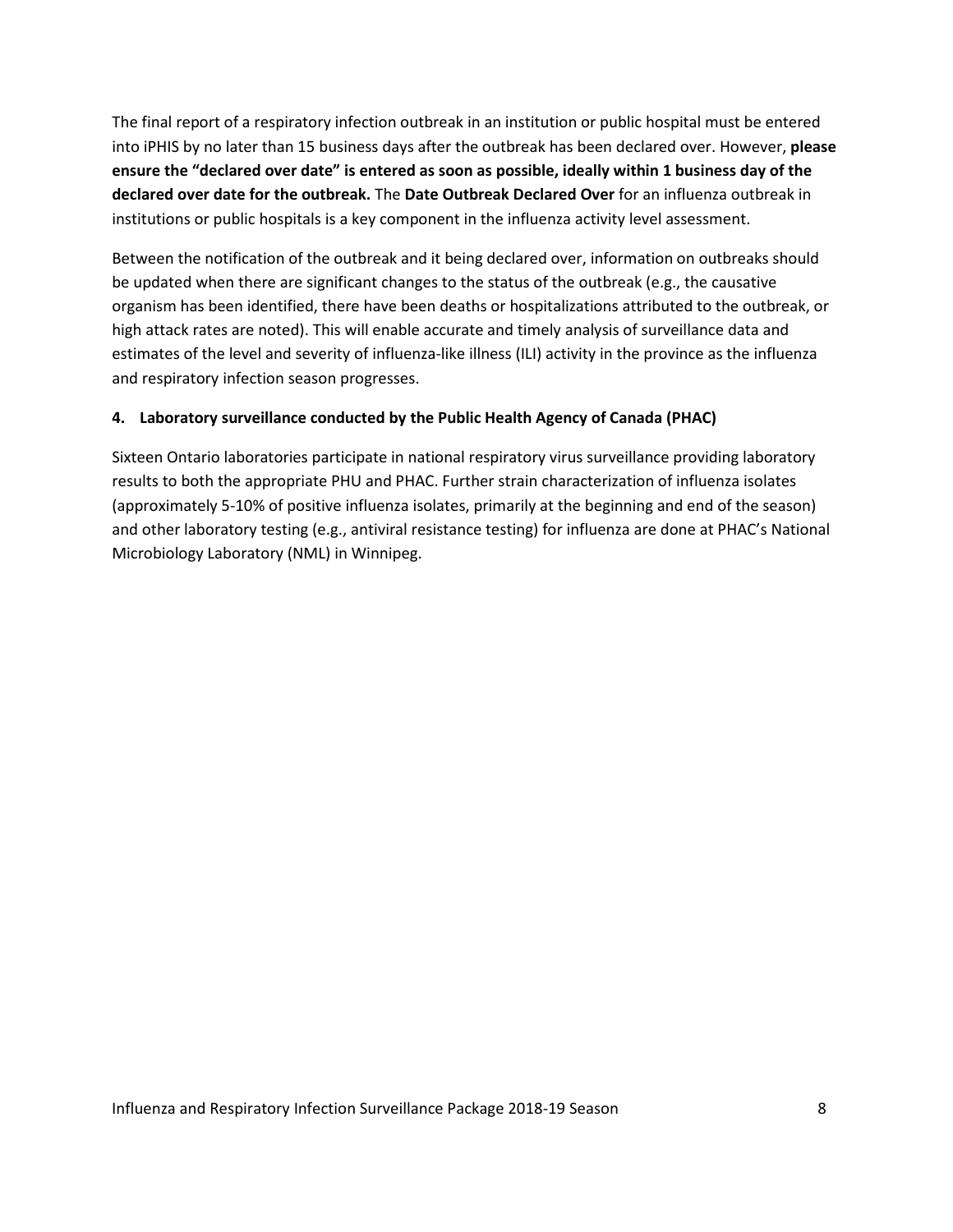# Appendix B: Ontario Influenza Activity Level Assessment for Appendix C Reporting: Questions and Answers

As part of the national influenza surveillance strategy, Ontario, along with other provinces and territories, adheres to national FluWatch surveillance definitions. In an effort to clarify FluWatch definitions and their application to determining influenza activity level assessment in Ontario, these questions and answers have been developed based on the most common questions PHO receives about activity level assignments.

## The process:

Influenza activity levels submitted by PHUs are used in the weekly Ontario Respiratory Pathogen Bulletin to describe influenza activity across Ontario. The PHU activity levels are also used to collate regional activity levels which are used by PHAC for their weekly FluWatch bulletin. More importantly, staff in institutions and public hospitals, Medical Officers of Health, Communicable Disease Program Directors, Managers, and other PHU staff carefully monitor surveillance data from neighbouring PHUs as well as their own regional information during the influenza season. **Individual assessment levels contribute to and impact the local, provincial and national surveillance picture for influenza, therefore accuracy is important.**

To collect information on these activity levels in Ontario, PHO distributes an updated version of Appendix C annually. For the purposes of assessing influenza activity and reporting through Appendix C, the main indicators of weekly activity levels are laboratory-confirmed cases of influenza and laboratoryconfirmed influenza A and B outbreaks in institutions and public hospitals. Other non-influenza influenza-like illness (ILI) outbreaks are identified and reported in the Ontario Respiratory Pathogen Bulletin, but do not contribute to determining the influenza activity level.

The PHA[C FluWatch](http://www.phac-aspc.gc.ca/fluwatch/index-eng.php) definitions form the basis for our activity level reporting. There are four levels of activity that a PHU may assign to their area each surveillance week, which is defined as the preceding week from Sunday to Saturday inclusive. The descriptions of the activity levels listed here represent an Ontario-specific operationalization of PHAC's FluWatch activity level definitions:

1. **No activity -** no laboratory-confirmed cases of influenza reported and no ongoing laboratoryconfirmed influenza outbreak in an institution or public hospital (e.g., hospitals, LTCHs, retirement homes)

2. **Sporadic** – at least one laboratory-confirmed case of influenza\* with no ongoing laboratoryconfirmed influenza outbreaks in an institution or public hospital

3. **Localized** – at least one ongoing laboratory-confirmed influenza outbreak in an institution or public hospital during the surveillance week even if the outbreak was declared over on the first day of the surveillance week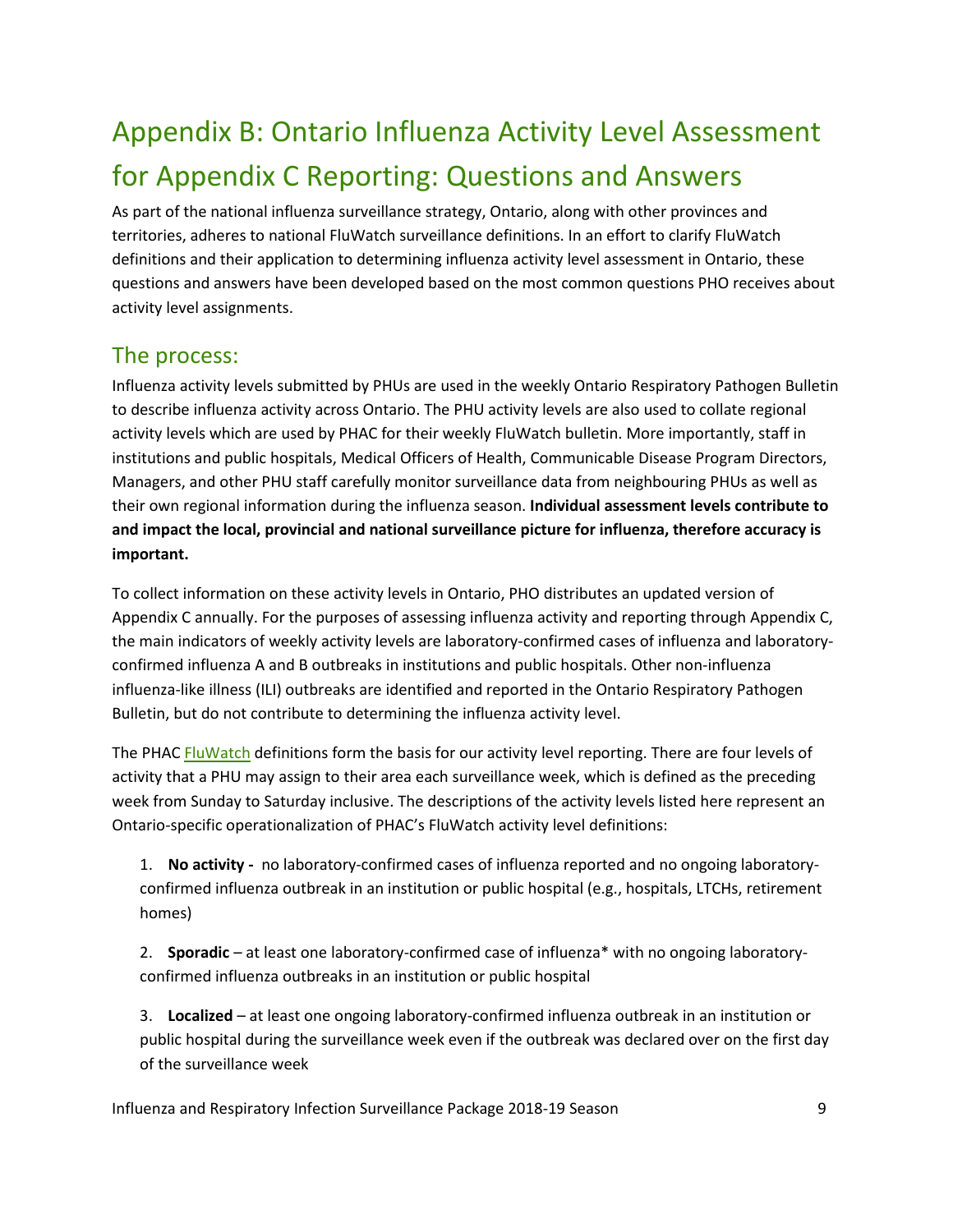4. **Widespread** – multiple ongoing laboratory-confirmed influenza outbreaks in institutions or public hospitals separated by some geographic distance, in other words, non-adjacent areas. **PHUs should also consider the number (i.e. numerator) of institutions or public hospitals in active outbreak out of the denominator of all eligible institutions or public hospitals (e.g., LTCHs, hospitals, retirement homes, etc.) in their unit when assigning this activity level. For clarification refer to Q6 below.** As a general rule, for health units with 30 or more facilities at least 10% of these facilities should be experiencing an ongoing influenza outbreak to declare "widespread" activity. For health units with less than 30 institutions/facilities, at least 15% should be in an active influenza outbreak.

\*Confirmation of influenza within the surveillance area at any time within the surveillance week based on the date the health unit received the laboratory report.

**Note**: Outbreaks in schools may be considered when assessing activity, see Q7 below.

To assist with the influenza activity level assessment, please complete the section of Appendix C entitled "PHU surveillance information" to determine 1) if the PHU entered any laboratory-confirmed cases into iPHIS for that surveillance week and 2) if there were any influenza outbreaks in institutions or public hospitals occurring in the reporting period as entered in iPHIS **with at least two outbreak-associated cases in total entered** in the aggregate case count section as shown in Appendix A #3. This information can help guide the PHU in assigning the appropriate activity level.

#### **Q1: How do I decide what date to use when I am assigning influenza activity levels based on laboratory-confirmed influenza cases/outbreaks?**

**A:** To enhance data accuracy, PHUs are asked to use the date on which they received laboratoryconfirmation of influenza (i.e. the date they received a report). Note that laboratory-confirmed cases used in the assessment of activity level should be entered into iPHIS in accordance with iPHIS Bulletin 17 – The Timely Entry of Cases. PHO has developed Cognos reports that will allow PHUs to review information regarding reported influenza cases and outbreaks and verify that sporadic influenza cases and aggregate case counts for influenza outbreaks have been entered in iPHIS (see Program Components 2 above). We recommend that PHUs use these reports to complete Appendix C: Ontario Influenza Activity Report for the 2018-19 Season. They allow PHUs to validate influenza activity prior to reporting to the province. The Cognos reports are located on the Custom Reporting site in the Public Folders Section: Public Folders > CRN 2.0 > PHU and PHD Shared Reports > Ontario Respiratory Pathogen Bulletin reports

To maintain the integrity of the original reports, users must copy them to their PHU's folder before modifying, running, or saving outputs from the report.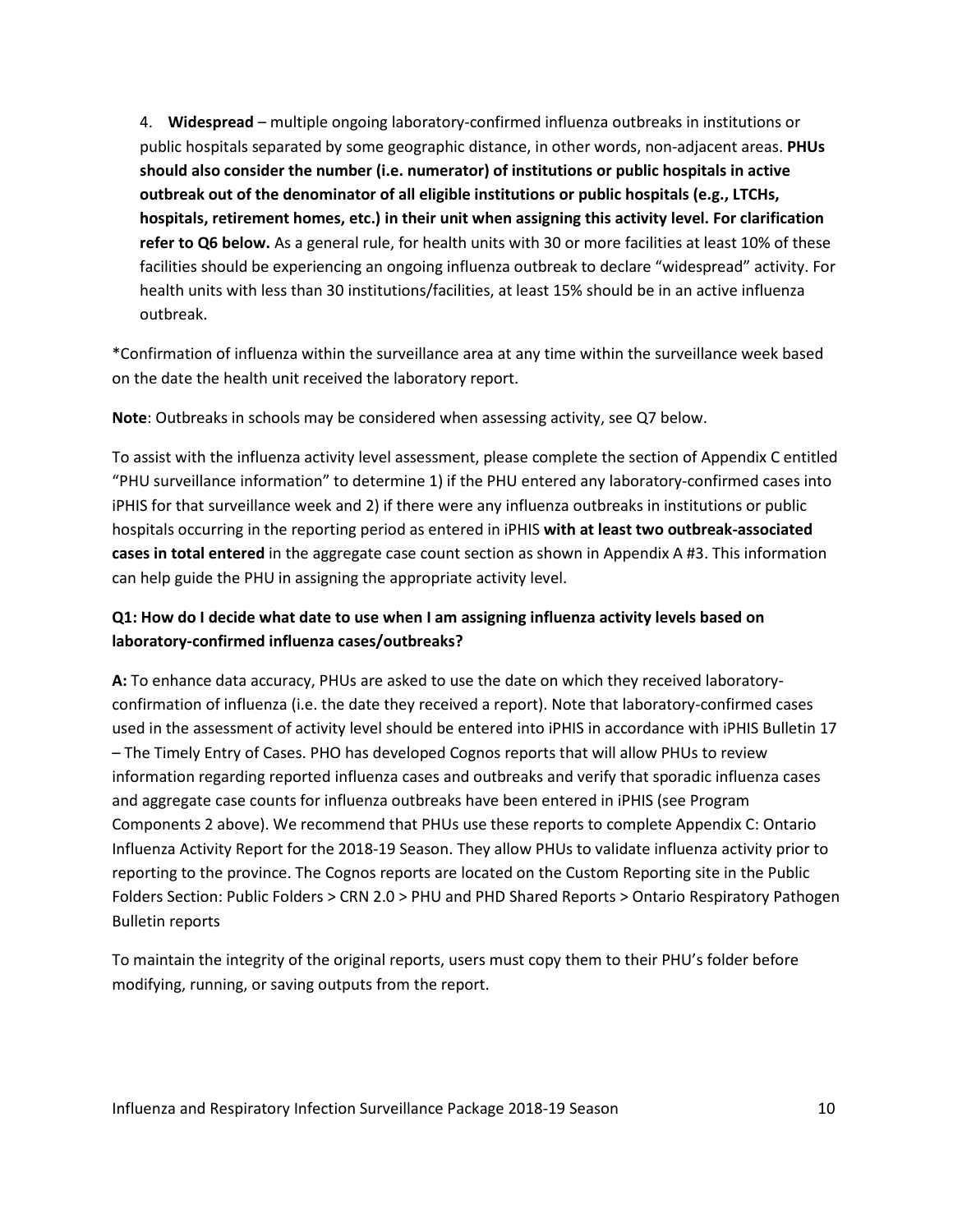#### **Q2: Our PHU is reporting three ILI outbreaks, and no laboratory-confirmed community cases have been reported to our PHU. The etiologic agent is coronavirus for two and unknown for the other. How should I assign the activity level?**

**A:** The correct level is "no activity". Once there has been a laboratory-confirmed influenza case that is not part of an outbreak, the activity level increases to "sporadic". When there is at least one laboratoryconfirmed influenza outbreak, the activity level is deemed to be "localized". In order for the level to be "sporadic" or "localized" there must be a **laboratory-confirmed case of influenza in that PHU area.** For "localized", there **must be a laboratory-confirmed** influenza outbreak in an institution or public hospital with at least two outbreak-associated cases entered into iPHIS under the iPHIS Outbreak Summary Counts screen in the "Cases" field.

#### **Q3: There are two community cases of laboratory-confirmed influenza and one outbreak of RSV in a long term care home. However there are no laboratory-confirmed influenza outbreaks. What is the correct activity level for my PHU?**

**A:** The correct activity level is "sporadic."

When only community cases of influenza are reported which are not associated with an outbreak, the influenza activity level is considered "sporadic". In this case, your PHU does not meet the definition of "localized" because a laboratory-confirmed influenza outbreak has not been declared. The distinguishing factor between "sporadic" and "localized" is **the presence of one or more laboratory-confirmed influenza outbreaks in institutions or public hospitals.**

#### **Q4: Our PHU has reported and entered three influenza A outbreaks in long term care homes in iPHIS but did not enter aggregate case counts and we received a call from PHO to inform us that the outbreaks will be excluded from the Ontario Respiratory Pathogen Bulletin. Why?**

**A:** PHO verifies that all respiratory infection outbreaks in institutions or public hospitals meet the case definition for an outbreak in order to report them in the Ontario Respiratory Pathogen Bulletin. **An influenza outbreak with no aggregate case counts entered does not meet the provincial definition for a confirmed influenza outbreak,** would not be included in the Bulletin and would not meet the criteria for "localized" activity if that was the only influenza outbreak for that health unit. PHO may contact the PHU to verify if cases are associated with the outbreak and request that aggregate case counts be entered in the aggregate case count field. PHUs should enter outbreak information within **one business day of outbreak notification**; at a minimum this information should include **aggregate case count by role** (e.g., staff and residents), **causative organism** (if known) and **outbreak setting type**, in accordance with iPHIS Bulletin 17 – The Timely Entry of Cases. It is important to enter the setting type for the outbreak, as certain settings (e.g., correctional facilities) are not used at the provincial level to assess influenza activity level. Also, if an influenza outbreak is ongoing at any time during the surveillance week (e.g., even if it is declared over on the first day of the surveillance week), this will be considered an outbreak for that surveillance week and affect the activity level for the PHU.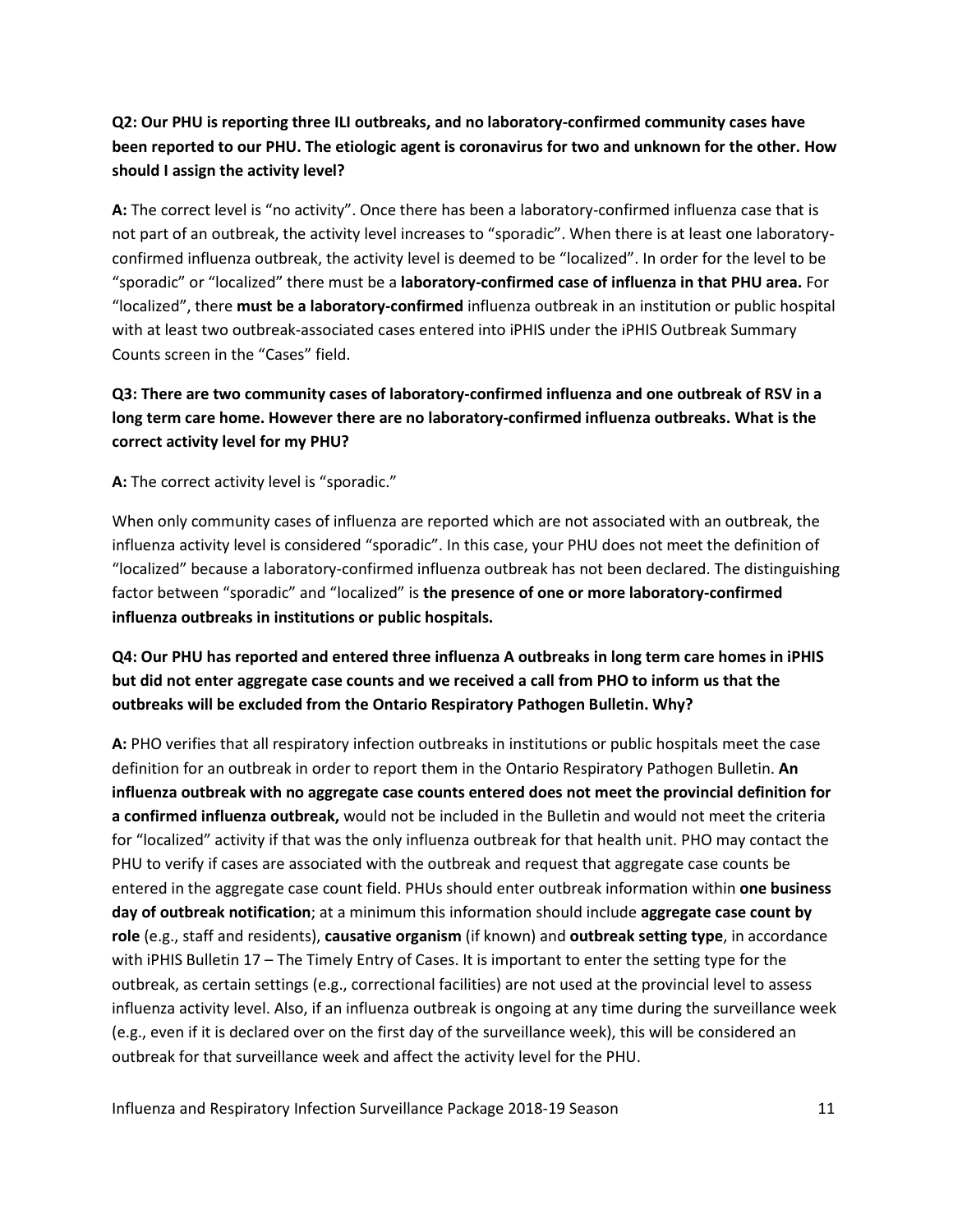**Q5: During the previous reporting week, we reported two influenza A outbreaks in an institution or public hospital and four community cases of influenza B. We reported "localized" activity. For the current reporting week, the outbreaks are ongoing and no new community cases have been reported. What activity level should be reported for the current week?**

**A:** As long as your outbreaks are ongoing (i.e. the outbreak has not been declared over), then the reporting level remains "localized" unless other criteria have been met that results in an upgrade to the activity level to "widespread". For example, if your outbreak(s) remain ongoing for five weeks, then your reporting level is "localized" for five weeks (provided that there are no new reported outbreaks which may elevate your activity level to "widespread"). Once the outbreak is over, **please enter the "declared over" date as soon as possible—ideally within 1 business day**, otherwise this may affect the provincial activity level assessment for your PHU. Weekly activity levels for each PHU are validated provincially because of the potential impact on reporting for the national FluWatch program.

#### **Q6: How do I decide when to designate "localized" as opposed to "widespread" influenza activity?**

**A:** As a general rule, for health units with 30 or more institutions or public hospitals (e.g. LTCHs, hospitals, retirement homes), at least 10% of these institutions or public hospitals should be experiencing an ongoing influenza outbreak to declare "widespread" activity. For health units with less than 30 institutions or public hospitals, at least 15% should be in an active influenza outbreak. While assigning an activity level of "widespread" activity in your PHU is somewhat subjective it should involve **multiple outbreaks** separated by some geographic distance. The following examples may help provide some guidance:

- "Localized" activity is the existence of a few influenza outbreaks in long-term care homes (there is no set number, as this is dependent on the total number of homes and other types of institutions/facilities in your region).
- If there are multiple outbreaks within the PHU area, the category of "widespread" activity should be considered. We recommend at least 10% of the total institutions or public hospitals (e.g. LTCHs, retirement homes and hospitals) are in active influenza outbreak for a "widespread" designation for health units with 30 or more facilities. This would increase to 15% for health units with less than 30 facilities.

Please contact  $cd@oahpp.ca$  if you require further clarification or assistance when completing your assessment for the Appendix C: Influenza Activity Report.

#### **Q7: My PHU has two schools that have reported greater than 10% absenteeism. We have been informed that at least one child is off with laboratory-confirmed influenza in one school. We have no other facility outbreaks. Based on this information would the activity level be sporadic or localized?**

**A:** It is preferred that localized activity levels reflect institution or public hospital influenza outbreak activity and influenza transmission within that institution or public hospital. A single laboratory-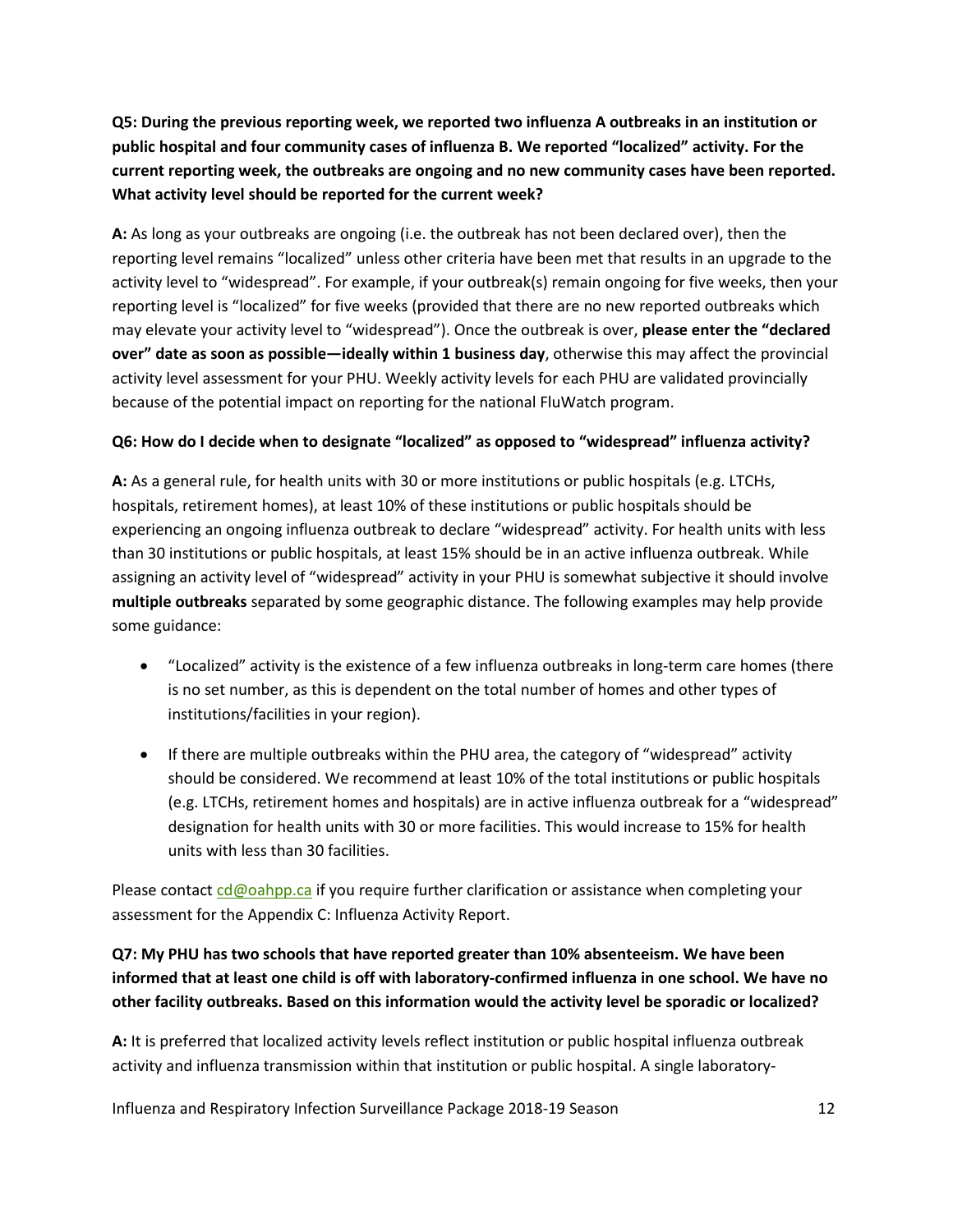confirmed case of influenza in a school along with higher ILI activity levels or absenteeism could be indicative of many respiratory viruses in circulation in the general community, and may not reflect influenza transmission in the school setting. However, if the PHU is of the belief that the elevated ILI/absenteeism level in the school is likely due to influenza and there is at least one laboratoryconfirmed case in a student, then the PHU can classify the activity level as "localized" at their discretion. If assessing "localized" for this reason, **please document in writing on Appendix C** that the elevated ILI/absenteeism is in conjunction with laboratory-confirmed influenza in a student/s or school staff.

#### **Q8: What does the PHO influenza surveillance team do with activity level assignments submitted by PHUs?**

**A:** All activity levels submitted by PHUs are used to develop the map of influenza activity levels in the Ontario Respiratory Pathogen Bulletin and to update the interactive map on the ORPB website. PHU level data is also aggregated into regional activity levels and submitted weekly to PHAC for inclusion in FluWatch. However, prior to inclusion in the Bulletin and FluWatch, activity level reports must first be validated. For example, if a PHU reports "sporadic" activity and there are no laboratory-confirmed influenza cases entered into iPHIS to support that category, then a member of PHO's Communicable Diseases team will call the PHU to clarify, since sometimes the PHU is aware of a confirmed influenza case that has not yet been reported through iPHIS, or the activity has been inadvertently assigned under an incorrect surveillance week. Please note it is important to enter aggregate influenza cases associated with outbreaks within one business day in order to confirm reports of influenza activity levels. However, inconsistencies may occur since PHO extracts data from iPHIS on Wednesdays and activity levels are assigned by PHUs on Mondays or Tuesdays.

#### **Q9: My PHU declared two laboratory-confirmed influenza outbreaks over on the first day of the current reporting period and there are no other confirmed influenza cases in the PHU. How should we categorize our activity level?**

**A:** Your PHU will be categorized as "localized" because the outbreaks were still ongoing during the current reporting period (note that a surveillance week is considered to be Sunday to Saturday, inclusive, of the preceding week), even if the outbreak was declared over on the first day of the reporting period. If there are no new laboratory-confirmed cases for the following reporting period, the PHU will then be categorized as having "no activity".

#### **Q10: Which outbreak-related deaths must be entered into iPHIS?**

**A:** Please enter the number of outbreak-related deaths that are believed to be as a result of infection with the organism identified in the outbreak that occurred in cases who were line listed and met the case definition. If the cause of death is unclear, the PHU should follow up with the most responsible physician (e.g., attending physician in the hospital or medical director of a long-term care home) to attempt to clarify if the death is related to infection from the outbreak.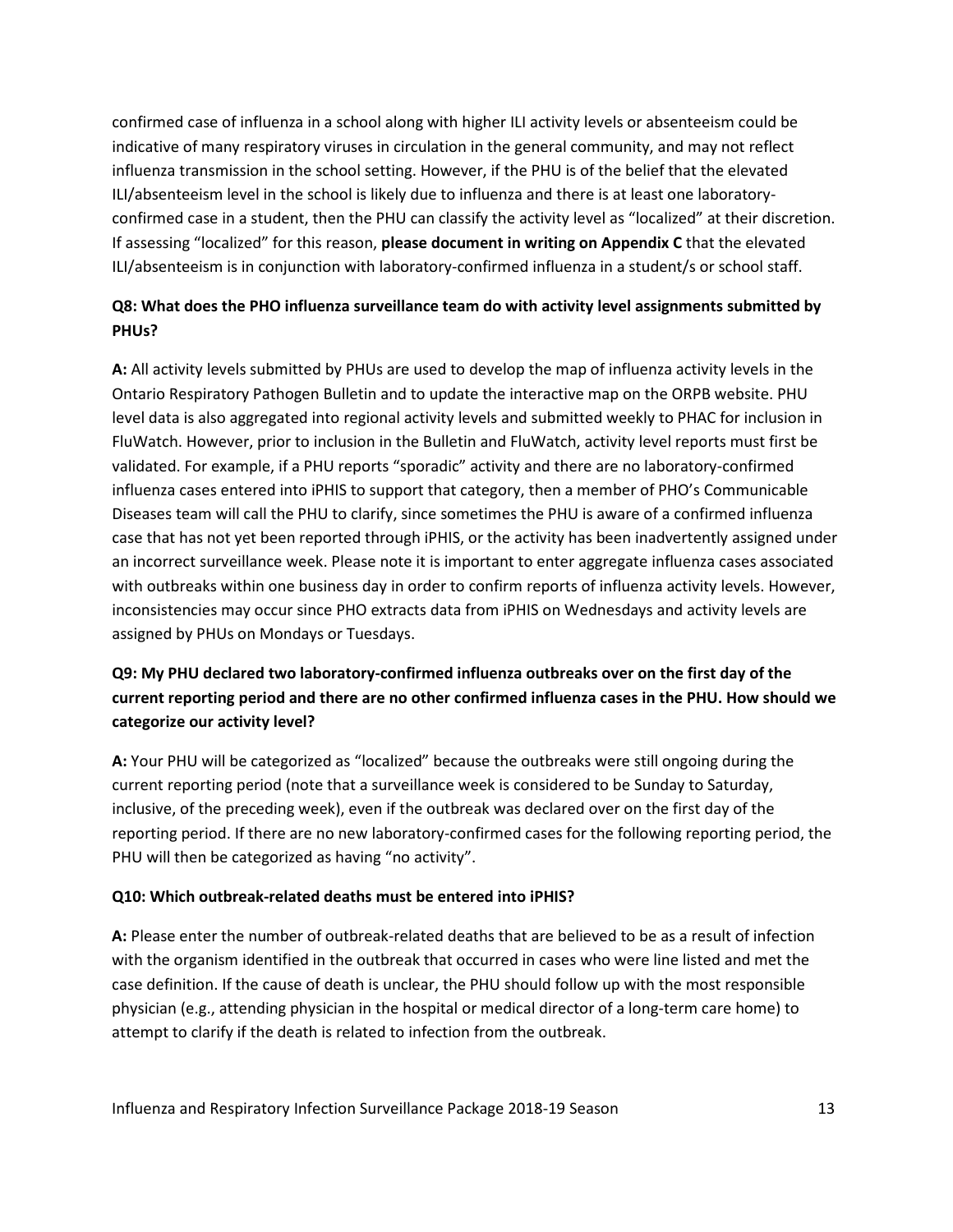## Appendix C: Ontario Influenza Activity Report for the 2018–19 season

| Public Health Units: Please e-mail the "Activity Report" to: cd@oahpp.ca every Tuesday by 4:00 p.m. year round to ensure                                                                                                       |                                                                                                                                                                                                                                |  |  |  |  |  |
|--------------------------------------------------------------------------------------------------------------------------------------------------------------------------------------------------------------------------------|--------------------------------------------------------------------------------------------------------------------------------------------------------------------------------------------------------------------------------|--|--|--|--|--|
| your PHU's data is included in the weekly Ontario Respiratory Pathogen Bulletin and accurate Ontario data is included in                                                                                                       |                                                                                                                                                                                                                                |  |  |  |  |  |
| FluWatch. Please refer to the Q and A document for clarification in regards to assigning influenza activity levels.                                                                                                            |                                                                                                                                                                                                                                |  |  |  |  |  |
|                                                                                                                                                                                                                                | Public Health Unit Name: Name: Name and Natural Public Health Unit Master No.                                                                                                                                                  |  |  |  |  |  |
| Individual responsible for report: First Name:                                                                                                                                                                                 | Last Name: _________________________                                                                                                                                                                                           |  |  |  |  |  |
| Contact Tel. No. <b>Example 20</b> Section 2014 12:30:30 No. 10:30:30 No. 10:30:30 No. 10:30:30 No. 10:30:30 No. 10:30:30                                                                                                      | ext: the contract of the contract of the contract of the contract of the contract of the contract of the contract of the contract of the contract of the contract of the contract of the contract of the contract of the contr |  |  |  |  |  |
| Surveillance week* From: Notified a state of the state of the state of the state of the state of the state of the state of the state of the state of the state of the state of the state of the state of the state of the stat | To:                                                                                                                                                                                                                            |  |  |  |  |  |

\*Please note dates must correspond to surveillance weeks (Sunday to Saturday) in the *Ontario Respiratory Pathogen Bulletin*

#### **PUBLIC HEALTH UNIT SURVEILLANCE INFORMATION**

Have there been laboratory-confirmed influenza **cases** reported during this week  $\Box$  Yes  $\Box$  No

If yes, number of laboratory-confirmed influenza cases reported this week:

Have there been laboratory-confirmed influenza **outbreaks\*** declared or ongoing during this week:  $\Box$  Yes  $\Box$  No

If yes, number of new or ongoing laboratory-confirmed influenza outbreaks with two or more cases in total (based on aggregate case counts which include residents and staff):

#### **Definition Influenza Outbreak in an institution or public hospital:**

An institution or public hospital with: two cases of acute respiratory infection (ARI) within 48 hours with any common epidemiological link (e.g., unit, floor), at least one of which must be laboratory-confirmed. *Note: Cases can include residents/patients and/or staff. For public hospitals, cases refer to health care associated cases.*

#### **INFLUENZA ACTIVITY LEVEL THIS WEEK (Please mark most appropriate influenza activity level with an "X")**

- **1= No activity:** no laboratory-confirmed cases of influenza reported and no ongoing laboratory-confirmed influenza outbreaks in institutions or public hospitals (e.g. hospitals, LTCHs, retirement homes)
- **2= Sporadic:** at least one laboratory-confirmed case of influenza\* with no ongoing laboratory-confirmed influenza outbreaks in institutions or public hospitals
- **3= Localized:** at least one ongoing laboratory-confirmed influenza outbreak in institutions or public hospitals even if the outbreak was declared over on the first day of the surveillance period. Outbreak-associated cases must be entered under the "summary counts by role" field in iPHIS.
- **4= Widespread:** multiple ongoing laboratory-confirmed influenza outbreaks in institutions or public hospitals separated by some geographic distance, in other words, non-adjacent areas. PHUs should also consider the numerator of outbreaks in institutions or public hospitals out of the denominator of all eligible institutions or public hospitals in their unit when assigning this activity level. As a general rule, for health units with 30 or more institutions or public hospitals at least 10% of these institutions or public hospitals should be experiencing an ongoing influenza outbreak to declare "widespread" activity. For health units with less than 30 institutions or public hospitals, at least 15% should be in an active influenza outbreak. **Note:** Outbreaks in schools may be considered when assessing activity, see Q7 in 'Appendix B: Ontario Influenza Activity Level Assessment for Appendix C Reporting: Questions and Answers'.

**\***Confirmation of influenza **at any time within the surveillance week** based on the date the health unit received the laboratory report.